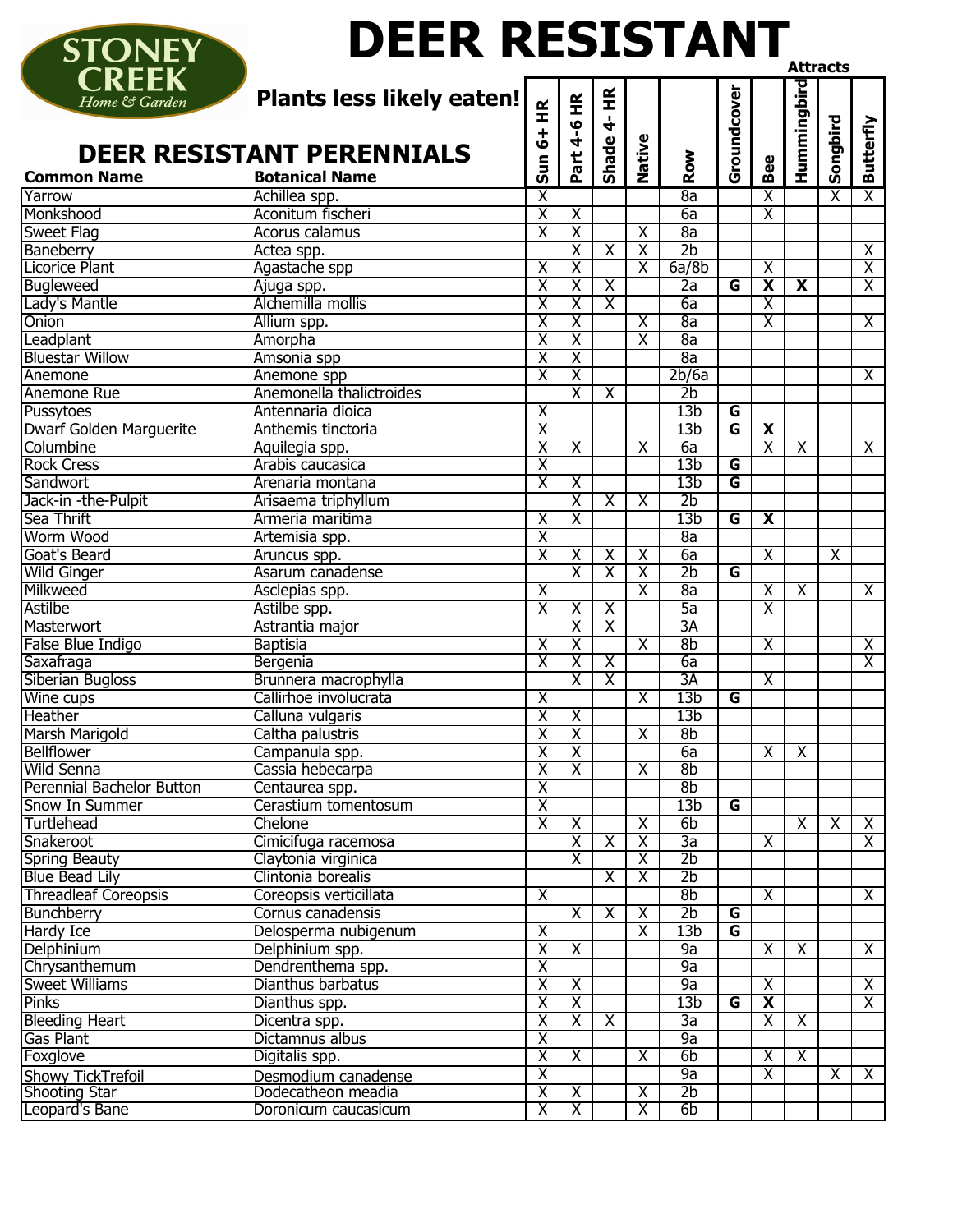|                            | <b>DEER RESISTANT PERENNIALS</b> | $\frac{\alpha}{\pi}$<br>$\ddot{}$<br>ق<br>Sun | Part 4-6 HR                                  | $\widetilde{\mathbf{H}}$<br>$\frac{1}{\mathbf{d}}$<br>Shade | Native                  | Row                               | Groundcover             | Bee                     | Hummingbird             | Songbird                | <b>Butterfly</b>        |
|----------------------------|----------------------------------|-----------------------------------------------|----------------------------------------------|-------------------------------------------------------------|-------------------------|-----------------------------------|-------------------------|-------------------------|-------------------------|-------------------------|-------------------------|
| <b>Common Name</b>         | <b>Botanical Name</b>            |                                               |                                              |                                                             |                         |                                   |                         |                         |                         |                         |                         |
| <b>Globe Thistle</b>       | <b>Echinops</b>                  | $\overline{\mathsf{x}}$                       | $\overline{\mathsf{x}}$                      |                                                             |                         | 9a                                |                         |                         |                         |                         |                         |
| <b>Red Feather</b>         | Echium amoenum                   | $\overline{\mathsf{x}}$                       |                                              |                                                             |                         | 9a                                |                         |                         |                         |                         |                         |
| Barrenwort                 | Epimedium alpinum                |                                               | $\overline{\mathsf{x}}$                      | $\overline{\mathsf{x}}$                                     |                         | 3a                                | $\overline{\mathsf{G}}$ |                         |                         |                         |                         |
| Sea Holly                  | Eryngium amethystinum            | $\pmb{\mathsf{X}}$                            |                                              |                                                             |                         | 9 <sub>b</sub>                    |                         | $\overline{\mathsf{x}}$ |                         |                         |                         |
| Rattlesnake Master         | Eryngium yuccifolium             | $\overline{\mathsf{x}}$                       |                                              |                                                             | $\overline{\mathsf{x}}$ | 9 <sub>b</sub>                    |                         | $\overline{\mathsf{x}}$ |                         |                         |                         |
| <b>Trout Lily</b>          | Erythronium americanum           |                                               | $\overline{\chi}$                            | $\overline{\chi}$                                           | $\overline{\chi}$       | 2 <sub>b</sub>                    |                         |                         |                         |                         |                         |
| <b>Boneset</b>             | Eupatorium perfoliatum           | $\overline{X}$                                | χ                                            |                                                             | $\overline{\mathsf{x}}$ | 9 <sub>b</sub>                    |                         | $\overline{\mathsf{x}}$ |                         |                         | $\overline{\mathsf{x}}$ |
| Joe Pye Weed               | Eupatorium purpureum             | $\overline{\mathsf{x}}$                       | $\overline{\mathsf{X}}$                      |                                                             | $\overline{\mathsf{X}}$ | 9 <sub>b</sub>                    |                         |                         |                         |                         |                         |
| Spurge                     | Euporbia spp.                    | $\overline{\mathsf{x}}$                       |                                              |                                                             |                         | 9 <sub>b</sub>                    | $\overline{\mathsf{G}}$ |                         |                         |                         |                         |
| Ferns, Assorted            | Ferns ssp.                       | $\overline{\mathsf{x}}$                       | $\overline{\chi}$                            | $\overline{\mathsf{x}}$                                     | $\overline{\mathsf{x}}$ | 2 <sub>b</sub>                    |                         |                         |                         |                         |                         |
| Queen Of The Prairie       | Filipendula rubra                | $\overline{\textsf{x}}$                       | χ                                            |                                                             | $\overline{\mathsf{x}}$ | 6b                                |                         |                         |                         |                         |                         |
| Meadowsweet                | Filipendula vulgaris             | $\overline{\mathsf{x}}$                       | $\overline{\mathsf{x}}$                      |                                                             |                         | 6 <sub>b</sub>                    |                         |                         |                         |                         |                         |
| Blanketflower              | Gaillardia spp.                  | $\overline{\mathsf{x}}$                       |                                              |                                                             |                         | 9 <sub>b</sub>                    |                         | $\overline{\mathsf{x}}$ |                         |                         |                         |
| Sweet Woodruff             | Galium odoratum                  |                                               | $\overline{\mathsf{x}}$                      | $\overline{\mathsf{x}}$                                     | $\overline{\mathsf{x}}$ | $\overline{2a}$                   | G                       |                         |                         |                         |                         |
| Wintergreen                | Gaultheria procumbens            |                                               | χ                                            | $\overline{\mathsf{x}}$                                     | $\overline{\mathsf{x}}$ | $\overline{2a}$                   | $\overline{\mathsf{G}}$ |                         |                         |                         |                         |
| Gentian                    | Gentiana                         | $\overline{\mathsf{x}}$                       | χ                                            |                                                             | $\overline{\mathsf{x}}$ | 9 <sub>b</sub>                    |                         |                         | $\overline{\chi}$       |                         |                         |
| Cranesbill                 | Geranium spp.                    | $\overline{\chi}$                             | $\overline{\mathsf{X}}$                      |                                                             | $\overline{\textsf{x}}$ | 6 <sub>b</sub>                    |                         | $\overline{\mathsf{x}}$ |                         |                         |                         |
| <b>Prairie Smoke</b>       | Geum triflorum                   | $\overline{\textsf{x}}$                       | χ                                            |                                                             | $\overline{\textsf{x}}$ | 9 <sub>b</sub>                    |                         | $\overline{\mathsf{x}}$ |                         |                         |                         |
| Grasses, Assorted          | Grasses ssp.                     | $\overline{\textsf{x}}$                       | χ                                            |                                                             | $\overline{\textsf{x}}$ | $\overline{12}$                   |                         |                         |                         | $\overline{\mathsf{x}}$ |                         |
| Baby's Breath              | Gypsophylia                      | $\overline{\mathsf{x}}$                       |                                              |                                                             |                         | 9b/13b                            |                         |                         |                         |                         | $\overline{\mathsf{X}}$ |
| Sneezeweed                 | Helenium autumnale               | $\overline{\mathsf{x}}$                       |                                              |                                                             |                         | 9 <sub>b</sub>                    |                         |                         |                         | $\overline{\mathsf{x}}$ |                         |
| <b>False Sunflower</b>     | Heliopsis helianthoides          | $\overline{\chi}$                             | $\overline{\chi}$                            |                                                             | $\overline{\mathsf{x}}$ | 9 <sub>b</sub>                    |                         | $\overline{\mathsf{x}}$ |                         | $\overline{\textsf{x}}$ | $\overline{\mathsf{x}}$ |
| Lenten Rose                | Hellebores spp.                  |                                               | $\overline{\chi}$                            | $\overline{\mathsf{x}}$                                     |                         | 3a b                              |                         | $\overline{\chi}$       |                         |                         |                         |
| Hepatica                   | Hepatica acutiloba               |                                               | χ                                            |                                                             | $\overline{\mathsf{x}}$ | $\overline{2b}$                   |                         |                         |                         |                         |                         |
| Herbs, Assorted            | Herbs ssp.                       | $\overline{\mathsf{x}}$                       | $\overline{\chi}$                            |                                                             |                         | Annual                            |                         |                         |                         |                         |                         |
| <b>Coral Bells</b>         | Heuchera spp.                    | $\overline{\chi}$                             | $\overline{\chi}$                            | $\overline{\mathsf{x}}$                                     |                         | 5 <sub>b</sub>                    |                         | $\overline{\chi}$       | $\overline{\mathsf{x}}$ |                         | $\overline{\mathsf{x}}$ |
| <b>Foamy Bells</b>         | Heucherella                      | $\overline{\mathsf{x}}$                       | $\overline{\mathsf{x}}$                      | $\overline{\mathsf{x}}$                                     |                         | 5b                                |                         | $\overline{\mathsf{x}}$ | $\overline{\mathsf{x}}$ |                         | $\overline{\mathsf{x}}$ |
| <b>Cameleon Plant</b>      | Houttuynia                       | $\overline{\chi}$                             | $\overline{\chi}$                            | $\overline{\mathsf{x}}$                                     |                         | $\overline{2a}$                   | G                       |                         |                         |                         |                         |
| Candytuft                  | <b>Iberis sempervirens</b>       | $\overline{X}$                                |                                              |                                                             |                         | 13 <sub>b</sub>                   | $\overline{\mathsf{G}}$ |                         |                         |                         | $\overline{\mathsf{x}}$ |
| <b>Iris</b>                | $\overline{\text{I}}$ ris spp.   | $\overline{\chi}$                             | $\overline{\chi}$                            |                                                             | $\overline{\mathsf{x}}$ | $9b-10a$                          |                         | $\overline{\mathsf{x}}$ | $\overline{\chi}$       |                         |                         |
| <b>Field Scabiosa</b>      | Knautia macedonicar              | $\overline{\textsf{x}}$                       |                                              |                                                             |                         | 10a                               |                         |                         |                         |                         |                         |
| <b>Yellow Archangel</b>    | Lamiastrum galeobdolon           |                                               | $\overline{\mathsf{X}}$                      | $\overline{\mathsf{x}}$                                     |                         | 2a                                | $\overline{G}$          |                         |                         |                         |                         |
| Dead Nettle                | Lamium maculata                  |                                               | $\overline{X}$                               | $\mathsf{X}$                                                |                         | $\overline{2a}$                   | $\overline{\mathsf{G}}$ |                         |                         |                         |                         |
| Lavender                   | Lavendula angustifolia           | $\overline{\mathsf{x}}$                       |                                              |                                                             |                         | 10a                               |                         |                         |                         |                         |                         |
| <b>Edelweiss</b>           | Leontopodium alpinum             | $\overline{\mathsf{x}}$                       |                                              |                                                             |                         | 13 <sub>b</sub>                   | G                       |                         |                         |                         |                         |
| Ragwort<br><b>Flax</b>     | Ligularia spp.                   | χ                                             | $\overline{\chi}$<br>$\overline{\mathsf{X}}$ | $\overline{X}$                                              |                         | 3 <sub>b</sub><br>10 <sub>b</sub> |                         | $\overline{\mathsf{X}}$ |                         |                         | $\overline{\mathsf{x}}$ |
| <b>Cardinal Flower</b>     | Linum perenne                    | χ                                             | $\overline{\mathsf{x}}$                      |                                                             | X                       | 6 <sub>b</sub>                    |                         | $\overline{\mathsf{x}}$ | $\overline{\mathsf{x}}$ | $\overline{\mathsf{x}}$ | $\overline{\mathsf{x}}$ |
| Lupine                     | Lobelia spp                      | $\overline{\mathsf{x}}$                       | $\overline{\mathsf{x}}$                      |                                                             | $\overline{\mathsf{x}}$ | 10 <sub>b</sub>                   |                         | $\overline{\mathsf{x}}$ | $\overline{\mathsf{x}}$ |                         | $\overline{X}$          |
| Catchfly                   | Lupinus spp.<br>Lychnis spp.     | $\overline{\mathsf{X}}$                       |                                              |                                                             |                         | 10 <sub>b</sub>                   |                         |                         | X                       |                         |                         |
| Circleflower               | Lysimachia clethorides           | $\overline{\mathsf{x}}$                       | $\overline{\mathsf{x}}$                      |                                                             |                         | 6 <sub>b</sub>                    |                         |                         |                         |                         |                         |
| Mallow                     | Malva s.                         | $\overline{\mathsf{x}}$                       | χ                                            |                                                             |                         | 10 <sub>b</sub>                   |                         |                         |                         |                         | $\overline{\mathsf{x}}$ |
| Virginia Bluebells         | Mertensia virginiana             |                                               | χ                                            | $\overline{\mathsf{x}}$                                     | $\overline{\mathsf{x}}$ | 2b                                |                         |                         |                         |                         |                         |
| Monkey Flower              | Mimulus ringens                  | $\overline{\mathsf{X}}$                       | $\overline{\mathsf{X}}$                      |                                                             | $\overline{\mathsf{x}}$ | 6 <sub>b</sub>                    |                         |                         |                         |                         |                         |
| Bee-Balm                   | Monarda spp.                     | $\overline{\mathsf{x}}$                       | $\overline{\chi}$                            |                                                             | $\overline{\mathsf{x}}$ | $6b-7a$                           |                         | $\overline{\chi}$       | $\overline{\mathsf{x}}$ | $\overline{\mathsf{x}}$ | $\overline{X}$          |
| Forget-Me-Not              | Myosotis alpestris               |                                               | $\overline{\mathsf{X}}$                      | $\overline{\mathsf{x}}$                                     | $\overline{\mathsf{x}}$ | 2 <sub>b</sub>                    |                         |                         |                         |                         |                         |
| Catmint                    | Nepeta                           | $\overline{\mathsf{x}}$                       |                                              |                                                             |                         | 10 <sub>b</sub>                   |                         | $\overline{\chi}$       | $\overline{\mathsf{x}}$ |                         | $\overline{\mathsf{x}}$ |
| <b>Sun Drops</b>           | Oenothera fruticosa              | $\overline{\mathsf{x}}$                       | $\overline{\mathsf{x}}$                      |                                                             | $\overline{\mathsf{x}}$ | 13 <sub>b</sub>                   |                         | $\overline{\mathsf{x}}$ |                         |                         |                         |
| <b>Prickly Pear Cactus</b> | Opuntia humifusa                 | $\overline{\mathsf{x}}$                       | $\overline{\chi}$                            |                                                             | $\overline{\mathsf{x}}$ | 13 <sub>b</sub>                   | G                       |                         |                         |                         |                         |
| Japanese Spurge            | Pachysandra terminalis           |                                               | $\overline{\chi}$                            | $\overline{\mathsf{x}}$                                     | $\overline{\mathsf{x}}$ | $\overline{2a}$                   | G                       |                         |                         |                         |                         |
| Peony                      | Paeonia spp.                     | χ                                             | $\overline{\mathsf{x}}$                      |                                                             |                         | 10 <sub>b</sub>                   |                         |                         |                         |                         |                         |
| Poppy                      | Papaver spp.                     | $\overline{\mathsf{x}}$                       |                                              |                                                             |                         | $\overline{11a}$                  |                         |                         | $\overline{\mathsf{x}}$ |                         |                         |
| <b>Wild Quinine</b>        | Parthenium integrifolium         | $\overline{X}$                                |                                              |                                                             | $\overline{\mathsf{x}}$ | 11a                               |                         |                         |                         |                         |                         |
| Beard's Tongue             | Penstemon spp.                   | $\overline{\mathsf{x}}$                       | $\overline{\mathsf{x}}$                      |                                                             | $\overline{\chi}$       | 11a                               |                         | $\overline{\mathsf{x}}$ | $\overline{\mathsf{x}}$ |                         |                         |
| <b>Russian Sage</b>        | Perovskia atriplicifolia         | $\overline{\mathsf{X}}$                       |                                              |                                                             |                         | 11a                               |                         |                         | χ                       |                         |                         |
|                            |                                  |                                               |                                              |                                                             |                         |                                   |                         |                         |                         |                         |                         |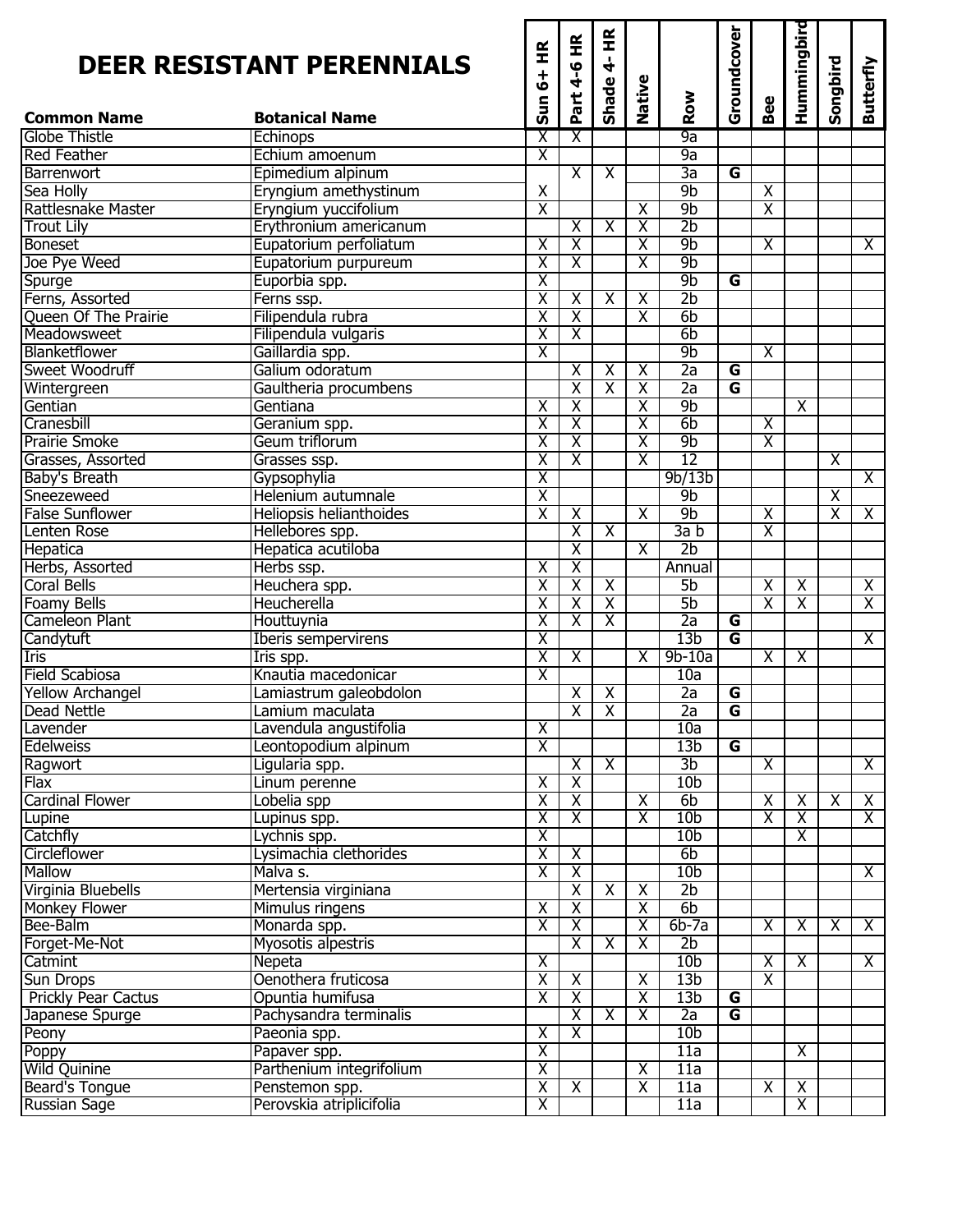|                              | <b>DEER RESISTANT PERENNIALS</b> | 6+ HR                   | Part 4-6 HR             | $rac{\mathbf{R}}{\mathbf{H}}$<br>Shade 4- | Native                  |                 | Groundcover             |                         | Hummingbird             | Songbird                | <b>Butterfly</b>        |
|------------------------------|----------------------------------|-------------------------|-------------------------|-------------------------------------------|-------------------------|-----------------|-------------------------|-------------------------|-------------------------|-------------------------|-------------------------|
| <b>Common Name</b>           | <b>Botanical Name</b>            | $rac{1}{5}$             |                         |                                           |                         | Row             |                         | Bee                     |                         |                         |                         |
| Phlox, Creeping              | Phlox subulata                   | χ                       |                         |                                           |                         | 13 <sub>b</sub> | G                       | $\overline{\mathbf{x}}$ |                         |                         | $\overline{\mathsf{X}}$ |
| <b>Obedient Plant</b>        | Physostegia virginiana           |                         | $\overline{\mathsf{x}}$ |                                           | $\overline{\mathsf{x}}$ | 11a             |                         |                         |                         |                         |                         |
| <b>Balloon flower</b>        | Platycodon                       | $\overline{\mathsf{x}}$ | χ                       |                                           |                         | $\overline{7a}$ |                         | $\overline{\chi}$       |                         |                         |                         |
| Mayapple                     | Podophyllum peltatum             |                         | χ                       | $\overline{\mathsf{x}}$                   | $\overline{\mathsf{x}}$ | 2 <sub>b</sub>  |                         |                         | $\overline{\chi}$       |                         |                         |
| Jacob's Ladder               | Polemonium spp.                  | $\overline{\chi}$       | χ                       |                                           |                         | $\overline{7a}$ |                         |                         |                         |                         |                         |
| Solomon's Seal               | Polygonatum spp.                 |                         | χ                       | $\overline{\mathsf{x}}$                   | $\overline{\chi}$       | 2 <sub>b</sub>  |                         |                         |                         |                         |                         |
| <b>Alpine Cinquefoil</b>     | Potentilla nana                  | $\overline{\mathsf{x}}$ | $\overline{\chi}$       |                                           |                         | $\overline{2a}$ | $\overline{\mathsf{G}}$ |                         |                         |                         |                         |
| Primrose                     | Primula                          |                         | χ                       | $\overline{\chi}$                         |                         | 3 <sub>b</sub>  |                         | χ                       |                         |                         |                         |
| Lungwort                     | Pulmonaria spp.                  |                         | $\overline{\chi}$       | $\overline{\mathsf{x}}$                   |                         | 3b              |                         | $\overline{\mathsf{x}}$ | $\overline{\mathsf{x}}$ |                         |                         |
| Pasque Flower                | Pulsatilla vulgaris              | Χ                       | Χ                       |                                           |                         | 13 <sub>b</sub> |                         |                         |                         |                         |                         |
| <b>Mountain Mint</b>         | Pycnantheum spp                  | $\overline{\chi}$       | χ                       |                                           | $\overline{\mathsf{x}}$ | 7a              |                         |                         |                         | $\overline{\mathsf{x}}$ |                         |
| Rodger's Flower              | Rodgersia spp                    | $\overline{\textsf{x}}$ | χ                       |                                           |                         | $\overline{7a}$ |                         |                         |                         |                         |                         |
| <b>Irish Moss</b>            | Sagina subulata                  |                         | χ                       | $\overline{\mathsf{x}}$                   |                         | 2a              | G                       |                         |                         |                         |                         |
| <b>Meadow Sage</b>           | Salvia spp.                      | $\overline{\chi}$       |                         |                                           |                         | 11 <sub>b</sub> |                         | $\overline{\chi}$       | $\overline{\mathsf{x}}$ |                         | $\overline{\mathsf{x}}$ |
| Bloodroot                    | Sanguinaria canadensis           |                         | $\overline{\chi}$       |                                           |                         | 2 <sub>b</sub>  |                         |                         |                         |                         |                         |
| <b>Burnet</b>                | Sanguisorba tenuifolia           | $\overline{\chi}$       |                         |                                           |                         | 11 <sub>b</sub> |                         |                         |                         |                         |                         |
| Soapwort                     | Saponaria ocymoides              | $\overline{\mathsf{x}}$ |                         |                                           |                         | 13 <sub>b</sub> | G                       |                         |                         |                         |                         |
| Saxafraga Swamp              | Saxifraga pensylvanica           |                         | $\overline{\mathsf{x}}$ | $\overline{\mathsf{x}}$                   | $\overline{\chi}$       | 3 <sub>b</sub>  |                         |                         |                         |                         |                         |
| <b>Pincushion Flower</b>     | Scabiosa                         | $\overline{\chi}$       |                         |                                           |                         | 11 <sub>b</sub> |                         | χ                       |                         |                         | $\overline{X}$          |
| Sedum (Low growing)          | Sedum low growing                | $\overline{\textsf{x}}$ |                         |                                           |                         | 13 <sub>b</sub> | G                       | $\overline{\mathbf{x}}$ |                         |                         | $\overline{\mathsf{x}}$ |
| Hens and Chicks              | Sempervivum ssp.                 | $\overline{\mathsf{x}}$ |                         |                                           |                         | 13 <sub>b</sub> | G                       |                         |                         |                         |                         |
| Rosinweed, Cupplant          | Silphium                         | $\overline{\mathsf{x}}$ |                         |                                           | $\overline{\mathsf{X}}$ | 12a             |                         | $\overline{\chi}$       | $\overline{\mathsf{x}}$ | $\overline{\mathsf{x}}$ | $\overline{\mathsf{x}}$ |
| <b>Blue-Eyed Grass</b>       | Sisyrinchium                     | $\overline{\chi}$       | $\overline{\mathsf{x}}$ |                                           | $\overline{\mathsf{x}}$ | 13 <sub>b</sub> | G                       |                         |                         |                         |                         |
| <b>False Solomon's Seal</b>  | Smilacina racemosa               |                         | $\overline{\mathsf{X}}$ | $\overline{\mathsf{x}}$                   | $\overline{\mathsf{x}}$ | 2 <sub>b</sub>  |                         |                         |                         |                         |                         |
| Goldenrod                    | Solidago                         | $\overline{\mathsf{x}}$ | χ                       |                                           | $\overline{\textsf{x}}$ | 12a             |                         | $\overline{\mathsf{x}}$ |                         | $\overline{\mathsf{x}}$ | $\overline{\mathsf{x}}$ |
| Lamb's Ear                   | <b>Stachys</b>                   | $\overline{\chi}$       | χ                       |                                           |                         | 12a             |                         |                         |                         |                         |                         |
| <b>Painted Daisy</b>         | Tanacetum coccineum              | $\overline{\chi}$       |                         |                                           |                         | 12a             |                         |                         |                         |                         |                         |
| <b>Meadow Rue</b>            | Thalictrum sp.                   | $\overline{\mathsf{x}}$ | $\overline{\chi}$       |                                           |                         | $\overline{7a}$ |                         |                         |                         |                         |                         |
| <b>Creeping Thyme</b>        | Thymus sp.                       | $\overline{\chi}$       |                         |                                           |                         | 13 <sub>b</sub> | G                       |                         |                         |                         | $\overline{\mathsf{x}}$ |
| Foamflower                   | Tiarella spp.                    |                         | $\overline{\chi}$       | $\overline{\mathsf{x}}$                   |                         | 3 <sub>b</sub>  |                         | χ                       |                         |                         |                         |
| Spiderwort                   | Tradescantia spp.                | $\overline{\mathsf{x}}$ | $\overline{\chi}$       | $\overline{X}$                            | $\overline{\mathsf{x}}$ | $\overline{7a}$ |                         | $\overline{\chi}$       |                         |                         | $\overline{X}$          |
| <b>Toad Lily</b>             | <b>Tricyrtis spp</b>             |                         | $\overline{\chi}$       | $\overline{\chi}$                         |                         | 3 <sub>b</sub>  |                         |                         |                         |                         |                         |
| Trillium                     | <b>Trillium</b>                  |                         | $\overline{\mathsf{x}}$ | $\overline{\mathsf{x}}$                   | $\overline{\mathsf{x}}$ | 2 <sub>b</sub>  |                         |                         |                         |                         |                         |
| Globeflower                  | Trollius chinensis               | $\overline{\mathsf{x}}$ | χ                       |                                           |                         | $\overline{7a}$ |                         |                         |                         |                         |                         |
| <b>Bellwort</b>              | Uvularia grandiflora             |                         | $\overline{\mathsf{x}}$ | X                                         | X                       | 2 <sub>b</sub>  |                         |                         |                         |                         |                         |
| Ironweed                     | Vernonia spp                     | $\overline{\mathsf{x}}$ |                         |                                           |                         | 12a             |                         | $\mathbf x$             |                         |                         | $\overline{X}$          |
| Speedwell                    | Veronica spp                     | $\overline{\mathsf{x}}$ | $\overline{X}$          |                                           |                         | 12a             |                         | $\overline{\mathsf{x}}$ | $\overline{\mathsf{x}}$ |                         | $\overline{X}$          |
| Culver's Root                | Veronicastrum virgincum          | $\overline{X}$          | $\overline{\mathsf{X}}$ |                                           | $\overline{\mathsf{x}}$ | 12a             |                         | χ                       | $\overline{\mathsf{x}}$ |                         | $\overline{X}$          |
| Periwinkle                   | Vinca minor                      | $\overline{\mathsf{x}}$ | $\overline{\chi}$       | $\overline{\mathsf{x}}$                   |                         | 2a              | G                       |                         |                         |                         |                         |
| <b>Barren Stawberry</b>      | Waldsteinia ternata              | $\overline{\mathsf{x}}$ | $\overline{\chi}$       |                                           |                         | $\overline{2a}$ | G                       |                         |                         |                         |                         |
| Hardy Fuchsia                | Zauschneria garrettii            | $\overline{X}$          |                         |                                           |                         | 13 <sub>b</sub> | G                       |                         |                         |                         |                         |
| Golden Alexander             | <b>Zizia</b>                     | $\overline{\mathsf{x}}$ | $\overline{\mathsf{x}}$ |                                           | $\overline{\mathsf{x}}$ | 12a             |                         |                         |                         |                         | $\overline{X}$          |
|                              | <b>DEER RESISTANT VINES</b>      |                         |                         |                                           |                         |                 |                         |                         |                         |                         |                         |
| Dutchman's Pipe              | Aristolochia                     |                         | $\overline{\mathsf{x}}$ |                                           |                         | 14              |                         |                         |                         |                         |                         |
| <b>Trumpet Vine</b>          | Campsis radicans                 | $\overline{\mathsf{x}}$ |                         |                                           |                         | 14              |                         | $\overline{\mathsf{x}}$ | $\overline{\mathsf{x}}$ |                         | $\overline{X}$          |
| <b>Bittersweet, American</b> | Celastrus scandens               | $\overline{\mathsf{x}}$ |                         |                                           | $\overline{\mathsf{x}}$ | 14              |                         | $\overline{\chi}$       |                         |                         |                         |
| <b>Clematis</b>              | Clematis spp.                    | $\overline{\chi}$       |                         |                                           |                         | 14              |                         | $\overline{\chi}$       | $\overline{\mathsf{x}}$ |                         | $\overline{X}$          |
| <b>Hops</b>                  | Humulus lupulus                  | $\overline{\mathsf{x}}$ | $\overline{\mathsf{x}}$ |                                           |                         | 14              |                         |                         |                         |                         | $\overline{\mathsf{x}}$ |
| Honeysuckle                  | Lonicera                         | $\overline{\mathsf{x}}$ | $\overline{\mathsf{x}}$ |                                           |                         | $\overline{14}$ |                         | $\overline{\mathsf{X}}$ | $\overline{\mathsf{x}}$ |                         | $\overline{X}$          |
| Virginia Creeper             | Parthenocissus quinquefolia      |                         | $\overline{\mathsf{x}}$ | X                                         |                         | 14              |                         | $\overline{\mathsf{x}}$ |                         |                         |                         |
| Wisteria                     | Wisteria                         | $\overline{X}$          | $\overline{\mathsf{x}}$ |                                           |                         | 14              |                         | $\overline{\mathsf{x}}$ | $\overline{\mathsf{x}}$ |                         | $\overline{X}$          |